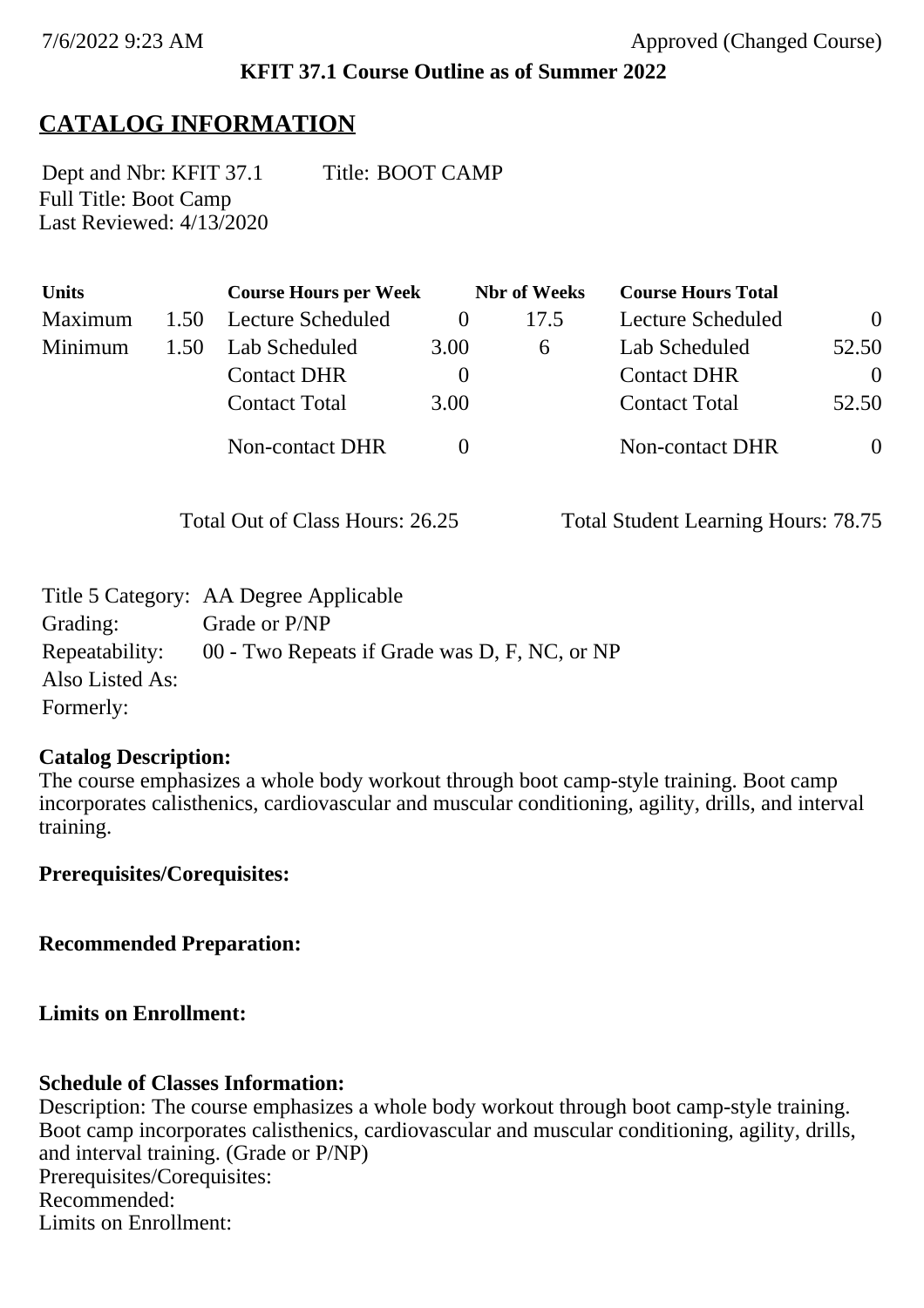## **ARTICULATION, MAJOR, and CERTIFICATION INFORMATION:**

| <b>AS Degree:</b><br><b>CSU GE:</b> | Area<br><b>Transfer Area</b> |            | Effective:<br>Effective: | Inactive:<br>Inactive: |  |
|-------------------------------------|------------------------------|------------|--------------------------|------------------------|--|
| <b>IGETC:</b>                       | <b>Transfer Area</b>         |            | Effective:               | Inactive:              |  |
| <b>CSU Transfer: Transferable</b>   |                              | Effective: | Fall 2013                | Inactive:              |  |
| <b>UC Transfer:</b> Transferable    |                              | Effective: | Fall 2013                | Inactive:              |  |

### **CID:**

### **Certificate/Major Applicable:**

[Both Certificate and Major Applicable](SR_ClassCheck.aspx?CourseKey=KFIT37.1)

# **COURSE CONTENT**

#### **Student Learning Outcomes:**

Upon completion of the course, students will be able to:

1. Perform fundamental boot camp exercises with proper form and intensity for fitness level.

### **Objectives:**

Students will be able to:

- 1. Demonstrate boot camp exercises with proper technique.
- 2. Explain modifications, regressions, and progressions for boot camp exercises.
- 3. Calculate and monitor exercise intensity using target heart rate and perceived rate of exertion.
- 4. Identify basic anatomy and biomechanics principles.
- 5. Identify specific fitness or skill components and muscles involved in boot camp exercises.
- 6. Perform movement activities to increase level of body awareness.
- 7. Explain methods of measuring body composition.
- 8. Describe and explain components of a dynamic warm-up and cool-down for boot camp style classes.
- 9. Perform static flexibility exercises for muscles worked.
- 10. Describe the beneftis of sports nutrition on performance and recovery.

### **Topics and Scope:**

- I. Warm-up Activities
	- A. Low intensity cardio/respiratory exercise
	- B. Dynamic stretching
- II. Boot Camp Exercises
	- A. Jogging/Walking
	- B. Jump rope
	- C. Push-ups
	- D. Burpees
	- E. Tire runs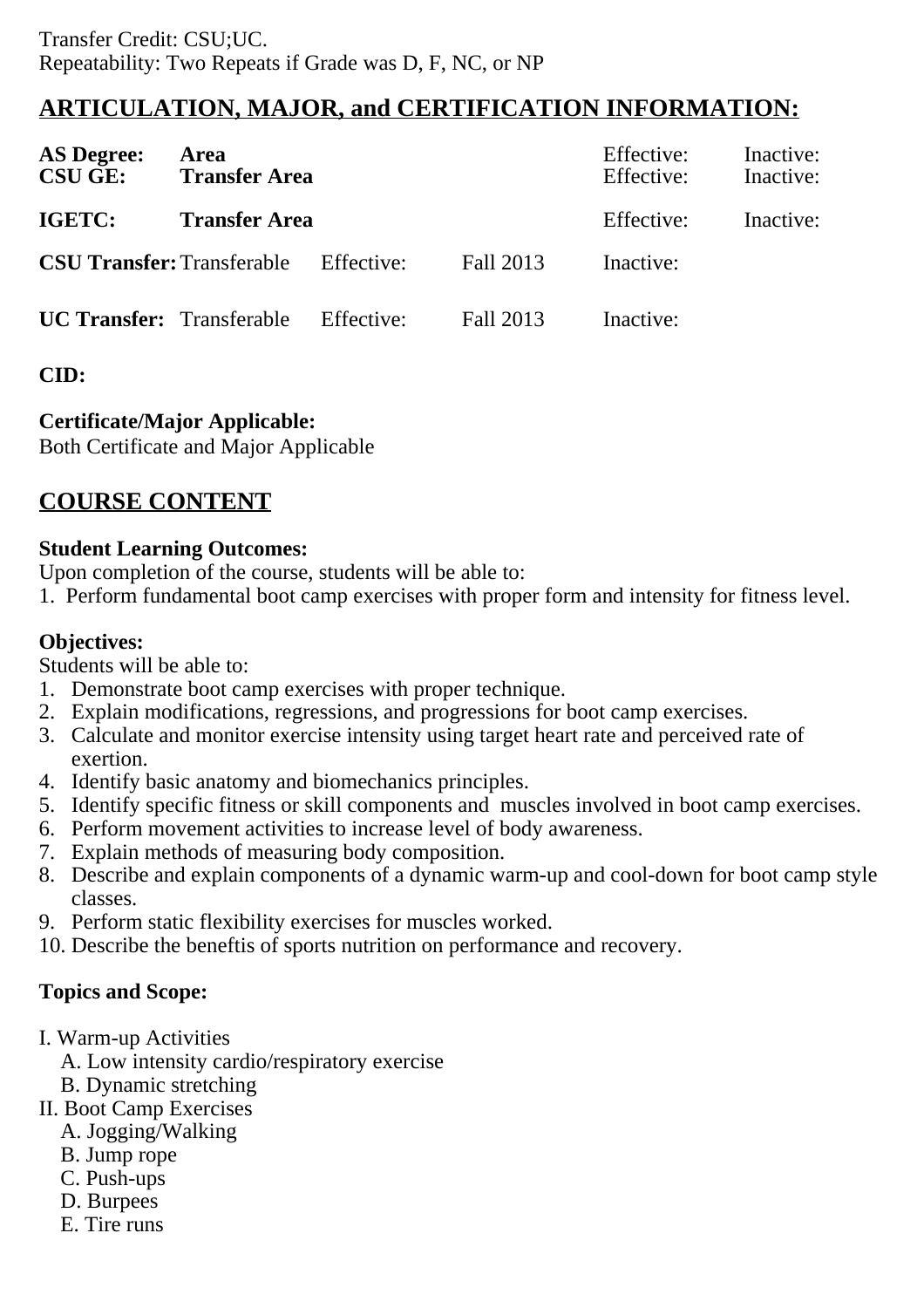- F. Speed, agility, or plyometrics drills
- G. Drills
- H. Calisthenics
- I. Dive bombers
- J. Walking lunges
- K. Planks
- L. Shuttle runs, relay races, and sprints
- M. Bleachers
- III. Muscular Development
	- A. Strength
	- B. Endurance
- IV. Cool-down
- V. Flexibility
- VI. Physical Fitness Theory
	- A. Fitness testing (fitness level assessment)
	- B. Heart rate
		- 1. Calculate exercise training zone
		- 2. Rate of perceived exertion
	- C. Muscle identification and biomechanics
	- D. Safety and injury prevention
	- E. Modificiations, regressions, and progressions for fitness level and injuries.
	- F. Body composition analysis
	- G. Sports nutrition: Pre and Post workout meals
	- H. Healthy eating for fitness and wellness

### **Assignment:**

Students are expected to spend an additional one and one-half hours per week outside of class completing one or more of the following assignments:

- 1. Fitness assessment such as pre and post-testing
- 2. Written Pre and post exercise sample meals
- 3. Written goals
- 4. Final exam
- 5. One to two page reports and/or journal(s) (1 4)
- 6. Body composition calculation
- 7. Target heart rate calculation
- 8. Performance exams

### **Methods of Evaluation/Basis of Grade:**

**Writing:** Assessment tools that demonstrate writing skills and/or require students to select, organize and explain ideas in writing.

Reports and/or Journals, Pre and post exercise meals, goal assignment

Writing  $0 - 15\%$